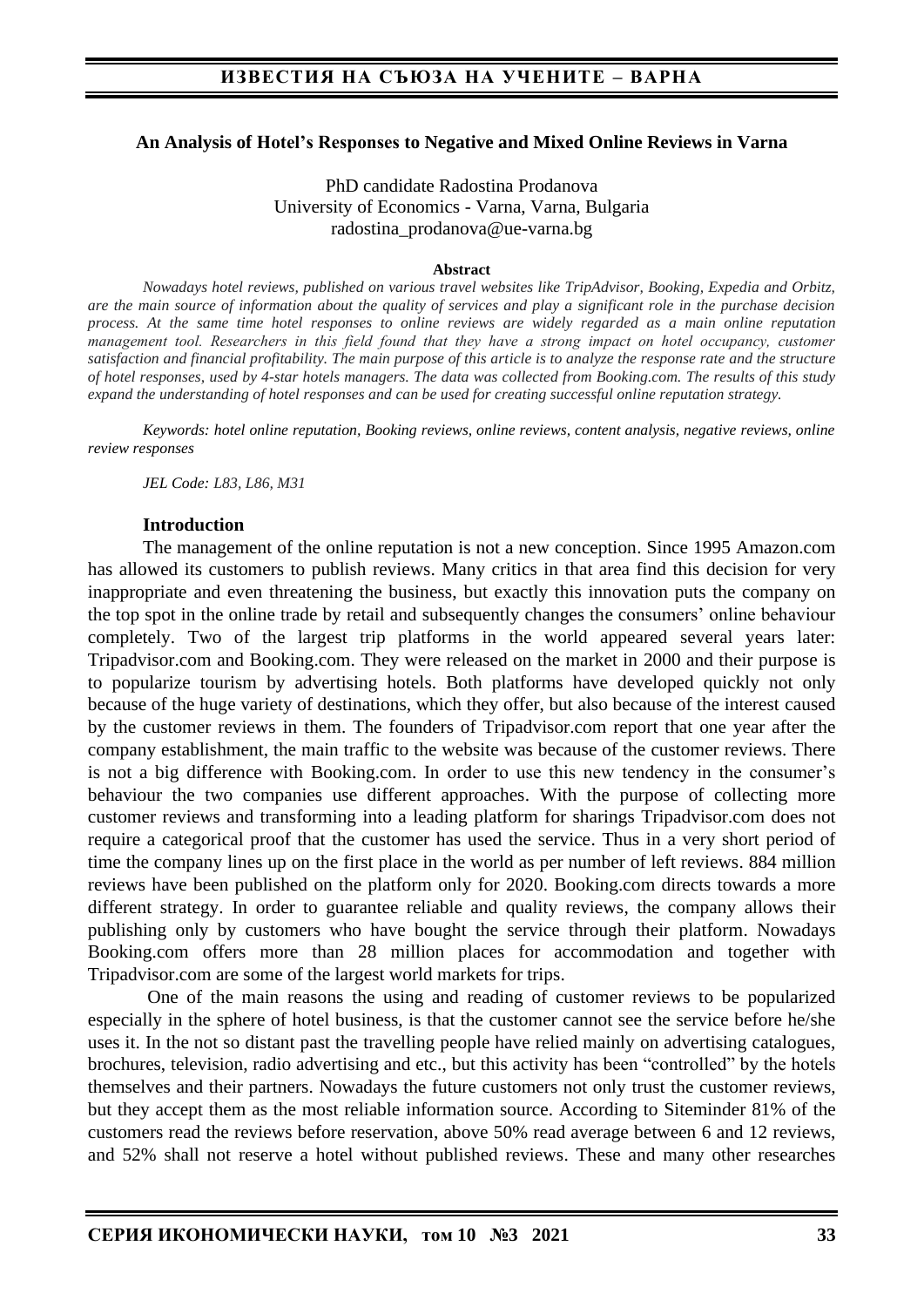show that the customer reviews already are a main factor in the process of making decisions for a reservation.

The manager responses are not of less significance. They are an indicator for personal care towards the customer and create added value not only of the customer reviews, but also of the hotel online presentation. In a research of Tripadvisor dated 2019, 84% of the inquired people indicate that the manager response would help them with planning a trip, and 89% of them indicate that it would change their initial impression about the hotel, caused by negative reviews.

### **1. Literature review**

 The manager responses are a main element of the online reputation of each hotel. They render strong influence on the reservations, the financial performance of the hotel (Prosperio and Zervas, 2017; Xie et al., 2017) and its competitiveness (Baka, 2016). On the one hand the replies of the positive reviews increase the customer satisfaction and the opportunity for a repeated purchase (Xie et al., 2014), on the other hand the responses to the negative reviews may regain the customer trust and minimize the caused damages (Chevalier and Mayzlin, 2018). For negative reviews are accepted all, which contain negative comments about the quality and the variety of food, the level of servicing, the cleanness of the rooms, the hotel location and etc. (Vasquez, 2011; Zheng et al., 2009).

General indexes of the manager responses are their volume and speed of response. In 2008, according to Vasquez (2014) the responses are only 1% towards the reviews. Several years later O'Connor (2010) made a research, which shows that the interest in review responding has increased significantly. The percent of the responses has already reached 10%. A profound research by Park and Allen(2013) in this direction finds a difference between the percent of the manager responses, depending on whether the reviews are positive or negative. In the same research was also carried out an inquiry to the managers of hotels and another important fact was reveled: most managers understand the significance of the public response, but they do not have established practices and have difficulties, because they do not know how to react. In such cases they often resort to usage of rote responses. The rote responses are these, which contain standard phrases and have very close contents (Liu et al., 2021; Wang and Chaudry, 2018). They have their advantage because of the fact that they save resources – time and expenses. But simultaneously with this they are not interesting for the audience, they often influence the future customer negatively and put under doubt the fact that the hotel exerts personal cares towards its customers (Sparks et al., 2016). An interesting fact is that their usage has a less negative effect with the hotels, a part of chains, than with the independent, from where follows that the latter must exert more efforts in this direction. Regarding the manager responses the researchers undoubtedly share the view that the personal response, which shows care, is preferred by the potential customers, compared with the rote response. Levy, Duan and Boo (2013) discover that the hotels, which use responses with elements like appreciation, an explanation for the situation and apologies or such showing empathy and concern towards the customer have a higher rating than the rest. Leung, Law, Hoof and Buhalis (2013) add that the managers have to indicate following corrective actions. Ajanovich and Çizel (2015) reach a similar conclusion. On the grounds of the research carried out on 364 reviews and the responses adjacent to them, the researchers determine the creation of unique content, the personalization by insertion of customer's words, the emphasizing on the strong sides of the object and the coping with the negative reviews as basic elements of the successful online reputational business. Min, Lim and Magnini (2014) reach similar conclusions. According to the researchers the showing of empathy in the manager responses, as well as the paraphrasing of the described problem are evaluated better. Ho (2017a) assures that three elements in the manager response are absolutely obligatory: acknowledging of the problem, expression of feelings and thanking reviewer. Zhang and Vasquez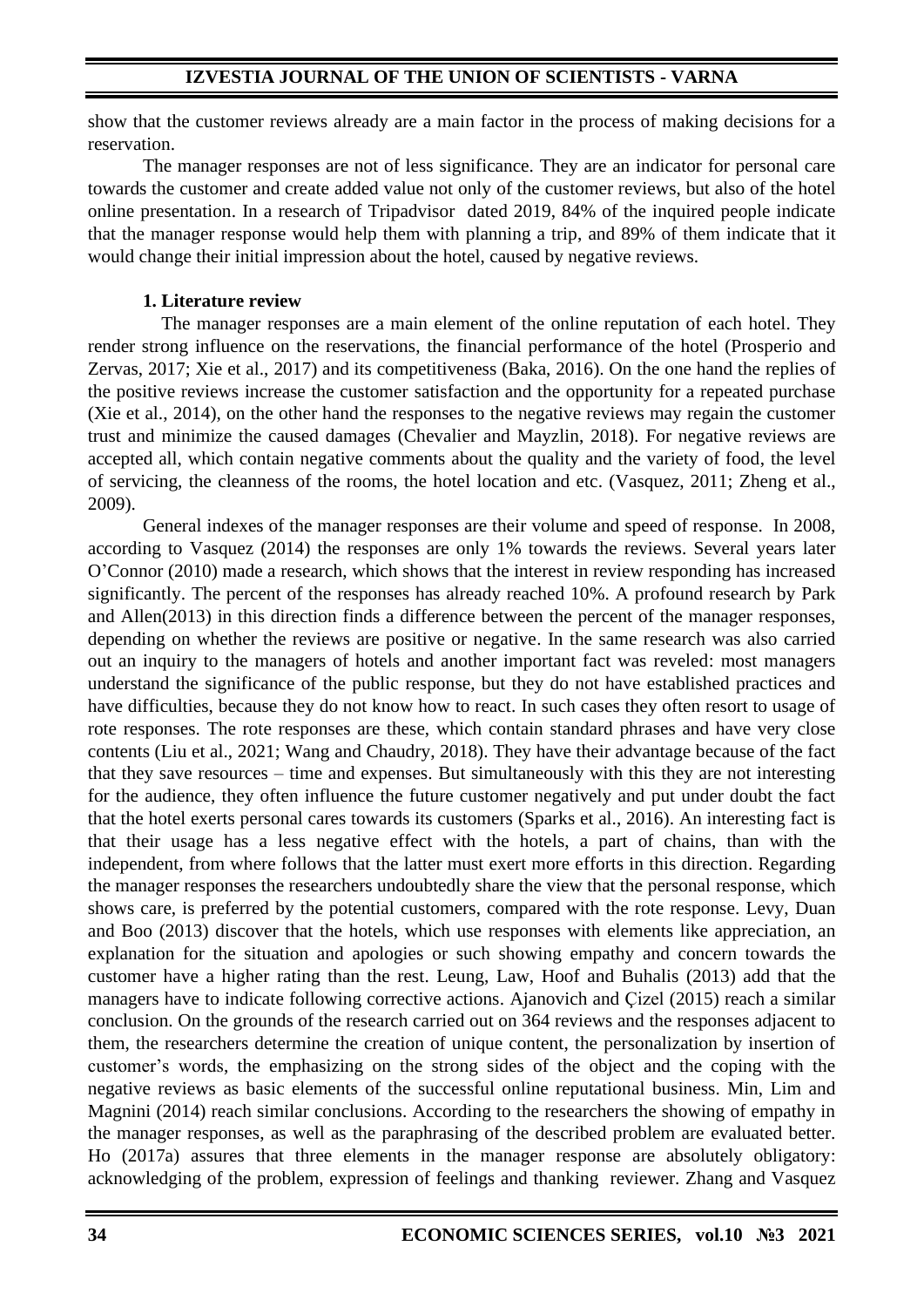(2014) study the generic structure of 80 manager responses, published in Tripadvisor.com and established ten main "moves", of which: expression of gratitude, apologize for sources of trouble, invitation for second visit, opening pleasantries, proof of action, acknowledge complaints, refer to customer reviews, closing pleasantries, avoidance of reoccurring problems and solicit response. It is interesting to be noted that the all ten elements have presented in neither of the reviews. In the same study the three most frequently used moves are: expression of gratitude, an apologize and an invitation for a second visit.

### **2. Methodology**

Subject of the present study are the manager responses towards the negative and mixed customer reviews of the four-star hotels on the territory of Municipality of Varna, published on Booking.com, for the period (June-August 2021). Booking.com, a part of Priceline Group Inc. is among the leading platforms for online reservations in the world. 355 million night accommodations have been reserved on the platform for 2020. Unlike other websites, Booking.com gives right only to customers, who have bought night accommodation via it to leave customer reviews. The study is directed towards the hotels from the Municipality of Varna. According to data of the National Statistical Institute for 2020 in the city of Varna are realized almost 2 million night accommodations, which put it in top positions among the rest cities in Bulgaria. In the national tourist register are included 67 places for accommodation on the territory of the Municipality of Varna in this category. 59 hotels of them are included in the platform of Booking. For the reported period they have received 4610 mixed and negative reviews, and 687 manager replies have been reported, which shows that the response rate of replying of the 4-star hotels on the territory of municipality of Varna is 14,9%. For mixed replies are accepted all, which contain both positive and negative comments, while for negative are accepted such, which contain only negative (Figure 1).

| Negative review                                                                                                                                                                                                                                                                                                                                                                                                                                                                                                                                                                                                                                                                                                                                                                                                                                                                                                    | Mixed review                                                                                                                                                                                                                                                                                                                                                                                                                                                                                                                                                                                                                                                                                                                                                                                                                                                                                                                                          |
|--------------------------------------------------------------------------------------------------------------------------------------------------------------------------------------------------------------------------------------------------------------------------------------------------------------------------------------------------------------------------------------------------------------------------------------------------------------------------------------------------------------------------------------------------------------------------------------------------------------------------------------------------------------------------------------------------------------------------------------------------------------------------------------------------------------------------------------------------------------------------------------------------------------------|-------------------------------------------------------------------------------------------------------------------------------------------------------------------------------------------------------------------------------------------------------------------------------------------------------------------------------------------------------------------------------------------------------------------------------------------------------------------------------------------------------------------------------------------------------------------------------------------------------------------------------------------------------------------------------------------------------------------------------------------------------------------------------------------------------------------------------------------------------------------------------------------------------------------------------------------------------|
| Big NO                                                                                                                                                                                                                                                                                                                                                                                                                                                                                                                                                                                                                                                                                                                                                                                                                                                                                                             | Just ok                                                                                                                                                                                                                                                                                                                                                                                                                                                                                                                                                                                                                                                                                                                                                                                                                                                                                                                                               |
| ⊙ Unfortunately, nothing<br>(2) If you haven't booked your stay at this hotel, i strongly recommend you to look for another place<br>The place is not clean or safe for small children<br>The entire family got some kind of food poisoning and we spent the entire trip vomiting and having<br>diarrhea<br>The food was the same for the entire trip and it was poor in quality<br>The pool is great for kids, although the music is so loud it is unbearable to stay near the pool for a<br>longer period of time<br>The music from the pool can be heard in the rooms with pool view<br>The room had old furniture and everything had this "icky" feeling, like they haven't cleaned the place<br>properly<br>There are no regulations regarding covid<br>The parking is a nightmare<br>The beach and city center is close but if you have a stroller, it is very difficult to go up and down so<br>many stairs | $\odot$ $\cdot$ 1. The view from the balcony (sea view).<br>2. The room was nicely decorated and very spacious.<br>3. The "all inclusive" part is very relaxing, allowing you to enjoy whatever drink you anywhere. Also<br>free drinks in the room.<br>4. They were trying to respect the COVID19 restrictions with using masks inside and gloves in the<br>restaurant area.<br>Q \cdot 1. If you want something done you have to give tips to almost everyone from the parking guys to<br>the guys from the beach bar.<br>2. Not clean enough for a 4 star hotel.<br>3. The food is okish but not great.<br>4. The "no reservation" policy of the sunbeds is applicable only to those who do not tip de quys from<br>the beach bar.<br>5. The bathroom drainage was not working properly so when we took a shower water flooded the<br>entire bathroom and it took a while until it dried (despite our efforts to use as little water as possible). |

Figure 1. A negative and a mixed review

Note: The examples in the figure are taken from Booking.com and are a part of the study.

In the process of the study was established that out of all 59 hotels in the system of Booking.com only 25 of them have published at least one response or for the period (June-August 2021) they have received 2600 customer reviews and have published 687 manager responses or the response rate of the studied hotels is 26,4% (Table 1). Later the hotels, which have replied to or less than 5,5% of the customer reviews are excluded from the studied excerpt. Thus the number of the studied manager replies is reduced to 668, published by 16 hotels.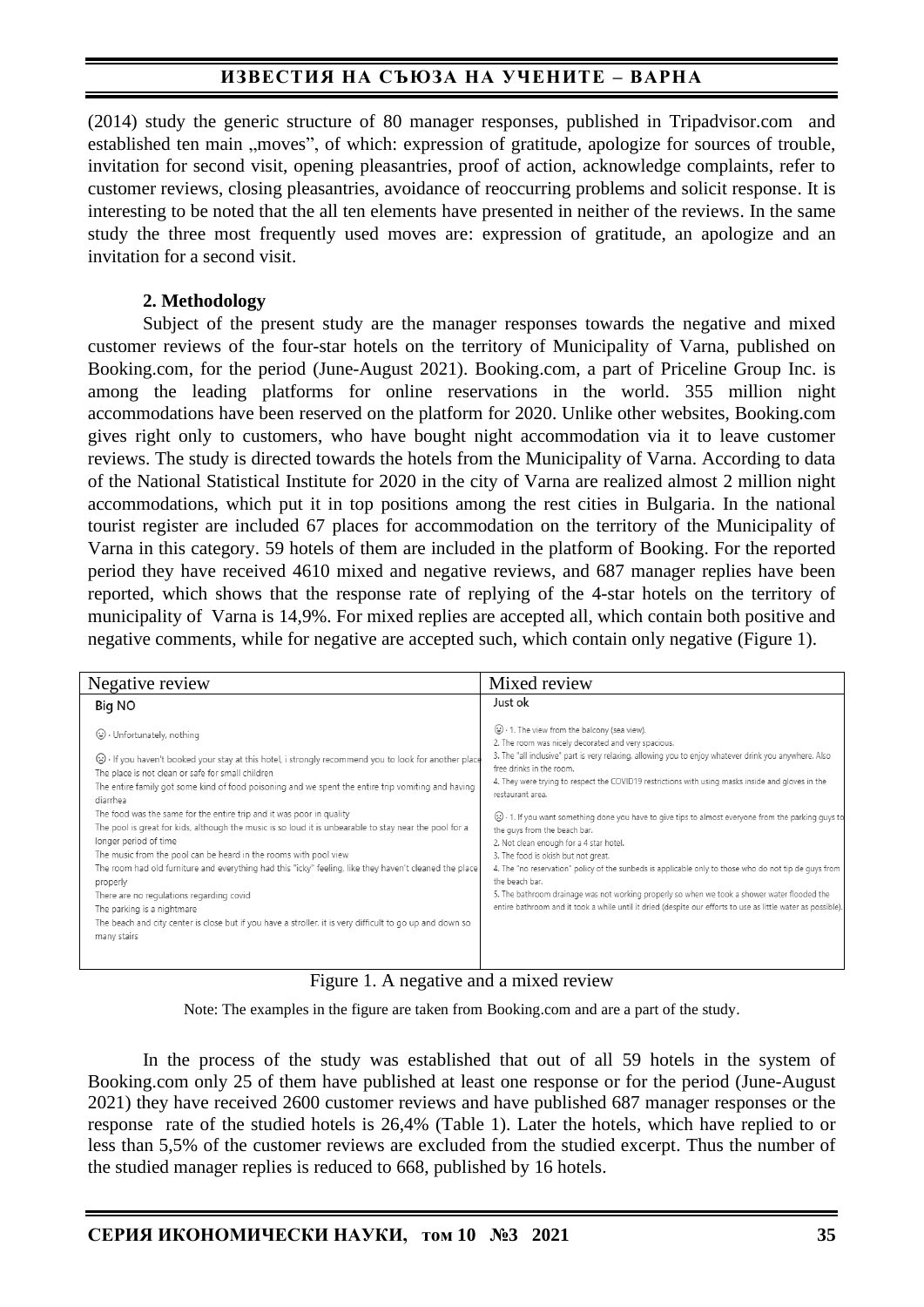| Hotel                   | <b>Reviews</b> | <b>Responses</b> | Response rate |
|-------------------------|----------------|------------------|---------------|
| $\mathbf 1$             | 104            | 8                | 7,7%          |
| $\overline{2}$          | 68             | 6                | 8,8%          |
| 3                       | 74             | 60               | 81%           |
| $\overline{\mathbf{r}}$ | 190            | $\mathbf{1}$     | 0,5%          |
| 5                       | 231            | $\mathbf 1$      | 0,4%          |
| 6                       | 315            | $\mathbf 1$      | 0,3%          |
| $\overline{7}$          | 12             | 5                | 41,7%         |
| $\,8\,$                 | 76             | $\mathbf 1$      | 1,3%          |
| $\boldsymbol{9}$        | 253            | 142              | 56,1%         |
| 10                      | 83             | $\overline{2}$   | 2,4%          |
| 11                      | 102            | $\mathbf{1}$     | 0.9%          |
| 12                      | 55             | 19               | 34,5%         |
| 13                      | 67             | 64               | 95,5%         |
| 14                      | 186            | 39               | 21%           |
| 15                      | 72             | 8                | 11,1%         |
| 16                      | 118            | 88               | 74,6%         |
| 17                      | 21             | $\overline{4}$   | 19%           |
| 18                      | 50             | 42               | 84%           |
| 19                      | 8              | 8                | 100%          |
| 20                      | 41             | 26               | 63,4%         |
| 21                      | 38             | $\overline{2}$   | 5,3%          |
| 22                      | 80             | 69               | 86,3%         |
| 23                      | 81             | 80               | 98,8%         |
| 24                      | 245            | 9                | 3,7%          |
| 25                      | 30             | $\mathbf{1}$     | 3,3%          |
|                         | 2600           | 687              |               |

Table 1. Response rate of four-star hotels in Municipality of Varna

For the purposes of the present study an analysis of the manager responses is carried out via manual coding of the content. For a more profound study the hotels were divided into two groups: such, which are a part of chains and independent. It is interesting to be noted that the response rate of the hotels, a part of a chain is 57,4%, and of the independent is 20,2%.

In the next stage of the study first were separated the rote responses, which do not take into account the content of the customer review at all and do not pay any attention to the general complaint. In these replies were used identical or close as per content texts - patterns (Figure 2). In the studied group they are 103, as 45 of them were published by hotels, a part of chains.

| (2) Wifi was bad on the 2nd floor. Reception is a bit slow. Posterminal is old. TV was old model and<br>picture was not clear.<br>Показване на превод | ⊙ · 1. Some bartenders put one ice cube in each cocktail.<br>2. We can't drink on the beach bar if we hadn't a ticket from reception, even if we had an<br>bracelet.<br>3. The cookies wasn't so good.<br>4. Paid parking at all inclusive.<br>5. Paid internet at all inclusive. |
|-------------------------------------------------------------------------------------------------------------------------------------------------------|-----------------------------------------------------------------------------------------------------------------------------------------------------------------------------------------------------------------------------------------------------------------------------------|
| Отговор от хотела:                                                                                                                                    | Показване на превод                                                                                                                                                                                                                                                               |
| Dear Mr. Donchev.<br>Thank you for your review.<br>Your opinion is very important for us.<br>We hope to see you again in the future.<br>Best regards, | Отговор от хотела:<br>Dear Mr. Bogdan,<br>thank you for your review. Your opinion is very important for us. We hope to see you again in the<br>future.<br>Best regards,<br>Team<br>Your                                                                                           |

#### Figure 2. Rote responses

Note: The examples in the figure are taken from Booking.com and are a part of the study.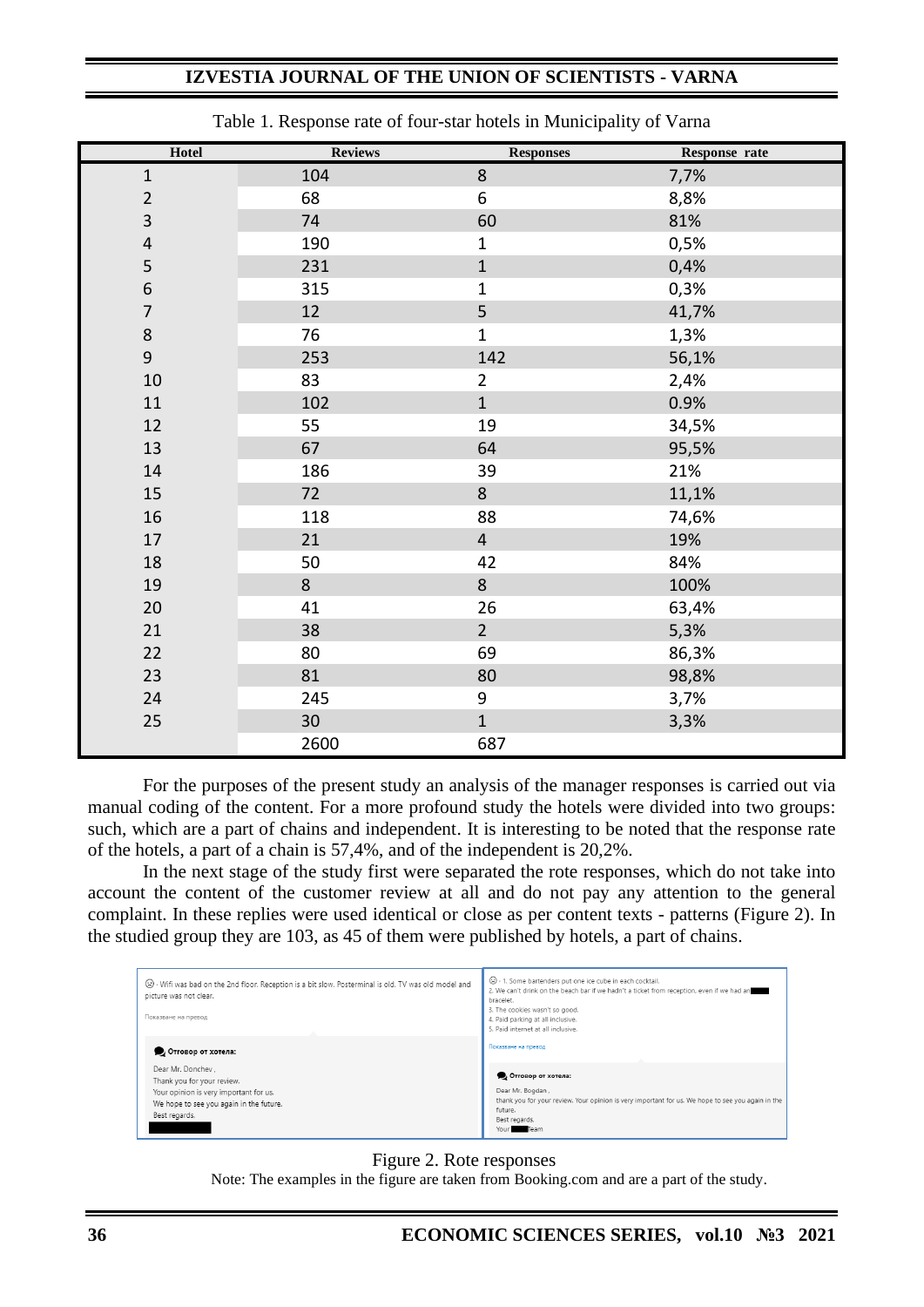The rest 565 responses were studied about the content as per preliminarily prepared framework with the main elements, which are met in the manager replies, determined until this moment by scientific researchers. 8 elements were chosen (Table 2) and their frequency of usage was studied.

|                  | <b>Main elements</b>                       |
|------------------|--------------------------------------------|
| 1 element        | Expression of gratitude                    |
| 2 element        | Apology for sources of trouble             |
| 3 element        | Paraphrasing                               |
| 4 element        | Explanation of the situation               |
| 5 element        | Undertaking corrective actions             |
| <b>6</b> element | Offering a compensation                    |
| 7 element        | Disagreement or rejection of the complaint |
| 8 element        | Invitation for a future visit              |

#### ➢ *Expression of gratitude*

The expression of gratitude is a main communicative strategy towards the customer ( Sparks et al., 2016; Zhang and Vasquez, 2014). Nevertheless that this element is strongly routinized, it is recommendable because it shows that the reviewer is evaluated for his/her comment. In the manager replies most frequently "the gratitude" refers to the time, which the customer has spent in order to write the review, to the choice of a hotel, as well as to both of them together.

- *1. Thank you very much that you have chosen our hotel for your holiday.*
- *2. Thank you very much for the spent time to share your comments about your stay with us.*
- *3. Thank you very much that you have chosen our hotel and about the time, which you have spent to write this review.*

Most frequently this element is positioned in the beginning of the response and is applied single time. In some cases one and the same response is repeated and it is met in the beginning and in the end of the text, which enhances its influence (Figure 3). In the studied 565 manager responses the expression of gratitude is met in 530 of them, which once again proves the conclusions of the scientific studies carried out until now that this is the most frequently met element.

| Отговор от хотела:                                                                       |
|------------------------------------------------------------------------------------------|
| Здравейте, Румен, Благодарим Ви, че избрахте по пристали за Вашата почивка, както и      |
| за отделеното време да публикувате коментари. Радваме се, че локацията на хотелите Ви е  |
| харесала. За съжаление разбираме, че не сме оправдали очакванията Ви за качеството на    |
| храната, както паркинг услугата и нивото на чистота. Вашите коментари са ценни за нас, с |
| цел подобряване нивото на услугите, които предоставяме и ще бъдат сведени до знанието    |
| на съответните отдели. Благодарим Ви отново. Подвидат продажби и                         |
| Маркетинг                                                                                |

#### Figure 3. Expression of gratitude.

Note: The examples in the figure are taken from Booking.com and a part of the study

#### *"Response by the hotel:*

*Hello, Rumen. Thank you that you have chosen …. hotels for your holiday, as well as for the spent time to publish comments. We are glad that you liked the location of the hotels. Unfortunately we understand that we have not justified your expectations about the food quality, as well as about the parking service and the level of cleanness. Your comments are valuable for us with purpose increasing the level of the services, which we give and they shall be brought to the knowledge of the respective departments. Thank you once again. ………….. Sales and Marketing Department"*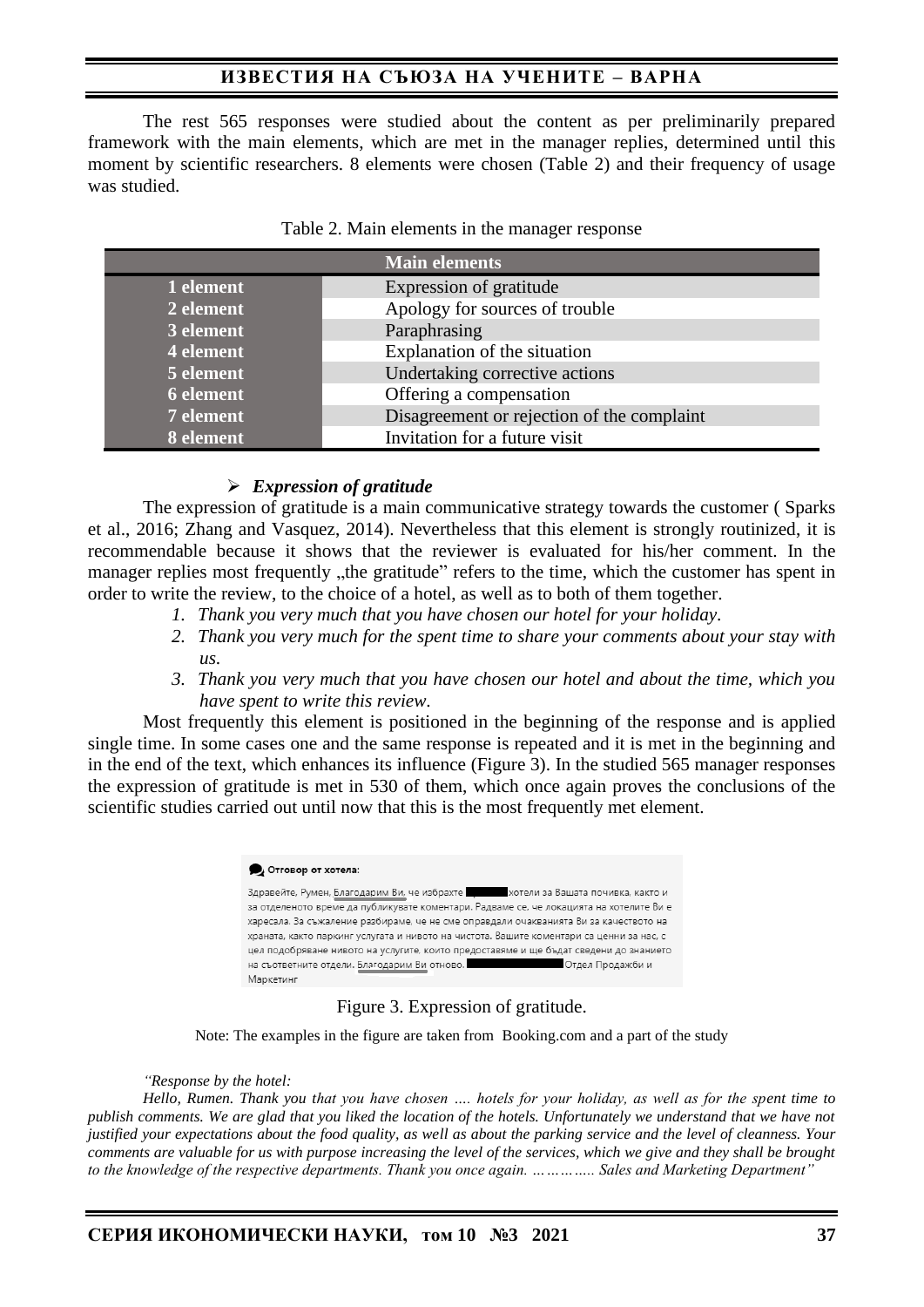#### ➢ *Apology for sources of trouble*

 The insertion of an apology or regret in the manager response is one of the key strategies for coping with negative reviews. The apology expresses regret and compassion towards the guest's dissatisfaction. It always has a positive effect (Crant and Bateman, 1993). The including of an apology in the response does not necessarily mean that we agree with the indicated affirmations on behalf of the customer, but certainly shows attitude and care towards him/her. The responses, which contain "an apology" are accepted for empathic although they would hardly make the customer repeat his/her purchase. Frequently used expressions are:

- *4. I am really sorry to see you were disappointed about the parking.*
- *5. We sincerely do apologize for any disappointment caused.*
- *6. We are truly sorry we were not able to meet all your expectations during your stay.*

In the present study it is met in 318 responses or approximately in 56 % of them. It is interesting to be noted that it presents more frequently in the responses of the independent hotels, than in these of the hotels part of chains. With the first ones it is met in 68,8% of the responses, while with the second ones - only 34%.

### ➢ *Paraphrasing*

 According to the theory for active listening the paraphrasing is one of the key methods, which is used as a proof that the guest is heard. Recommended by the specialists, it is a key component in the manager responses, which shows the reviewer, as well as the potential customers that the responses are read in fact and that rote responses are not used. The paraphrasing in most general meaning is insertion of words from the customer review in the manager response (Figure 4). In the studied responses it is met 324 times, 57% in the hotels' responses, belonging to a hotel chain and 57,5% with the independent.

| (€) Room was very comfortable.<br>Breakfast was great but the eggs were cold.                                                                                                                                                                                                                 |
|-----------------------------------------------------------------------------------------------------------------------------------------------------------------------------------------------------------------------------------------------------------------------------------------------|
| (2) · I've covered my pillows with a towel, because they smelled like sweat. The whole pillow should be<br>washed, not just the cover.                                                                                                                                                        |
| The dinner in the lobby restaurant was not hot. This happened more than one time.                                                                                                                                                                                                             |
|                                                                                                                                                                                                                                                                                               |
| Hotel response:                                                                                                                                                                                                                                                                               |
| Dear Raimund.                                                                                                                                                                                                                                                                                 |
| Thank you for having taken your time to provide us with your valuable feedback. I am sorry to                                                                                                                                                                                                 |
| hear about any inconvenience you may have experienced with the food for which I can only<br>apologize. We would like to apologize for the pillows as well. Your helpful comments are much<br>appreciated and your feedback will help us to continually improve the standard of facilities and |
| services offered to all our quests.                                                                                                                                                                                                                                                           |

Figure 4. Paraphrasing

Note: The examples in the figure are taken from Booking.com and are a part of the study.

#### ➢ *Explanation of the situation*

With the explanation can be admitted the mistake, as well as to be rejected the responsibility of it. In many of the cases this is the only way for the hotel to protect itself from the unfair accusations. Its usage is successful also in the cases when the solution of the problem could have been settled at the hotel, but the customer has not informed the employees about it. Quite often the explanation is used in situations, which limit the responsibility of the hotel like: the discomfort, which may cause the holding of a conference on the territory of the hotel, the crowding of tourists at exactly specified time at the restaurant, regardless of the fact that a wide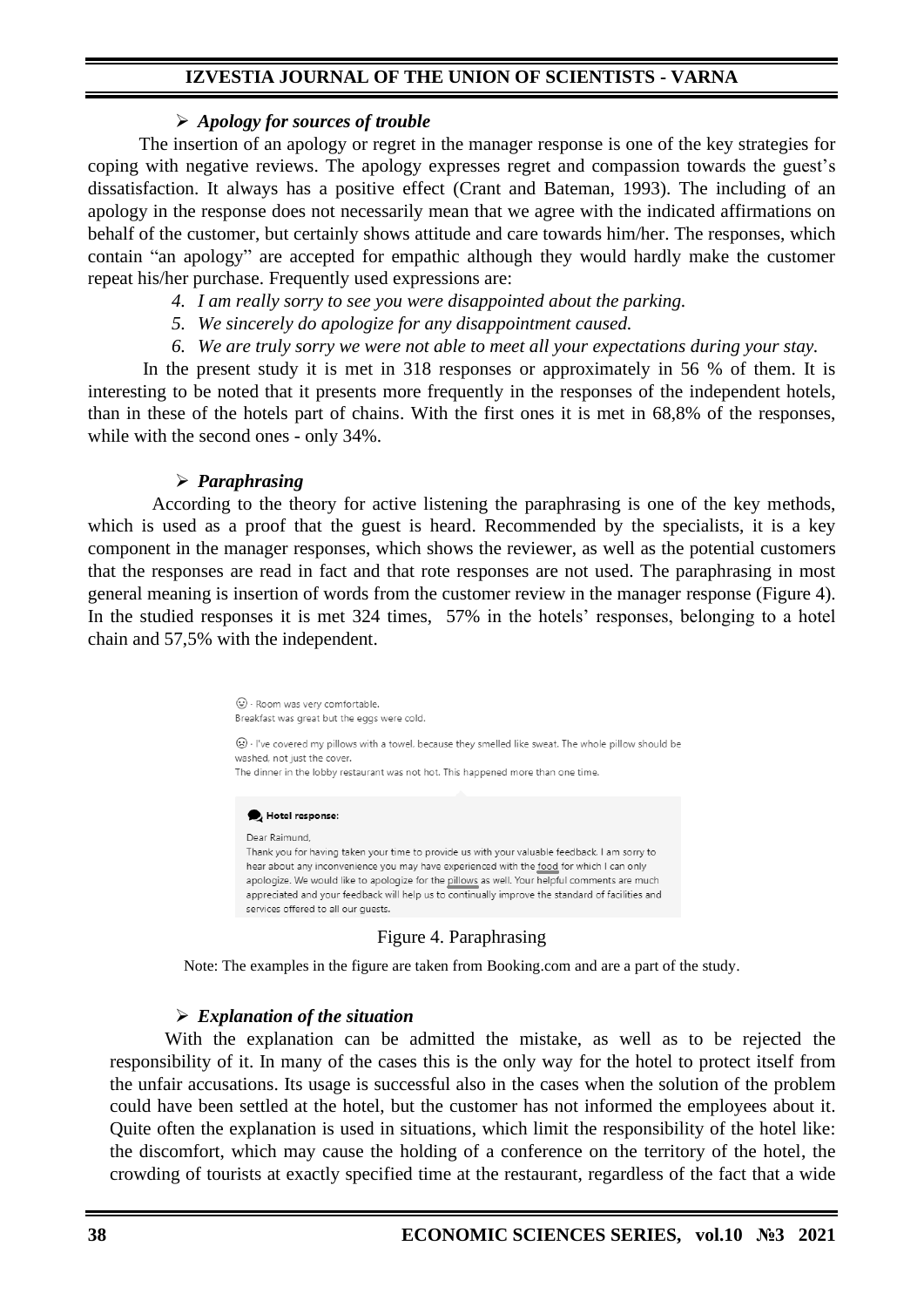time range is given, the lack or the payment of a parking lot, which is mentioned on Booking.com or on the website of the hotel, but it remained unnoticed by the tourist, the type of feeding and etc. The study shows that 166 responses out of 565 have included the explanation as an element. An example for a response, which contains an explanation of the situation is the following:

*" I did not like the location of the hotel. It was quite far from the beach. I was disappointed at the reception desk when I found out that I should pay 20 BGN per night for parking lot. The shower in the bathroom was broken and did not stop dripping. We could not sleep peacefully even one night."*

*Response:*

*" Thank you for the time, which you have spent for writing your comment. Regarding the location of the hotel, it is marked on Booking.com and you can inform yourself about it before making a reservation. The parking lot costs 20 BGN per night as it is written on Booking.com and on our website. We sincerely regret about the problem, which you had with the room. If you had shared at the reception desk, our employees would have reacted immediately in order to solve this unpleasant situation........"*

### ➢ *Undertaking corrective actions*

 The including of corrective elements shows that the hotel has undertaken actions, which shall minimize or shall completely exclude the possibility the unpleasant situation to be repeated. Often met in the responses are:

- *7. We shall discuss your problem with department Administration in order to be sure that this shall not repeat anymore.*
- *8. Your remarks have already been referred to the managers and I can assure you that we shall take all necessary measures.*
- *9. Your comments will be shared with the appropriate department as we always strive to improve.*

 Corrective actions are declared in 417 responses or 73,8% out of all responses of the management show readiness and action on behalf of the hotel the problem to be solved. It is met in 64,5% of the cases with the hotels, which are a part of chains and in 79% with the independent.

#### ➢ *Offering a compensation*

Sometimes the hotel-keepers offer a compensation in the online space with purpose to minimize the negative effect of the written review. It is found in previous studies that as a whole this step is not very preferred and it is used quite rarely because of the visibility of the responses in the online space and the possibility this to cause more complaints with purpose a subsequent compensation.

In the studied responses is found only one, offering a compensation response, which shows that the Bulgarian managers are not inclined to offer compensations in the online space.

#### ➢ *Disagreement or rejection of the complaint*

In this case the hotel-keeper categorically rejects the possibility he/she to be guilty about what has happened. (Figure 5). Quite often with expression of disagreement the tone is strongly emotional. As a whole it is not accepted as the best strategy at writing responses, because of the difficulty the polite tone to be preserved.

In the study only 7 reviews or 1,2% of all responses have expressed firm disagreement with the demands put forward, as 2 of them belong to a hotel chain.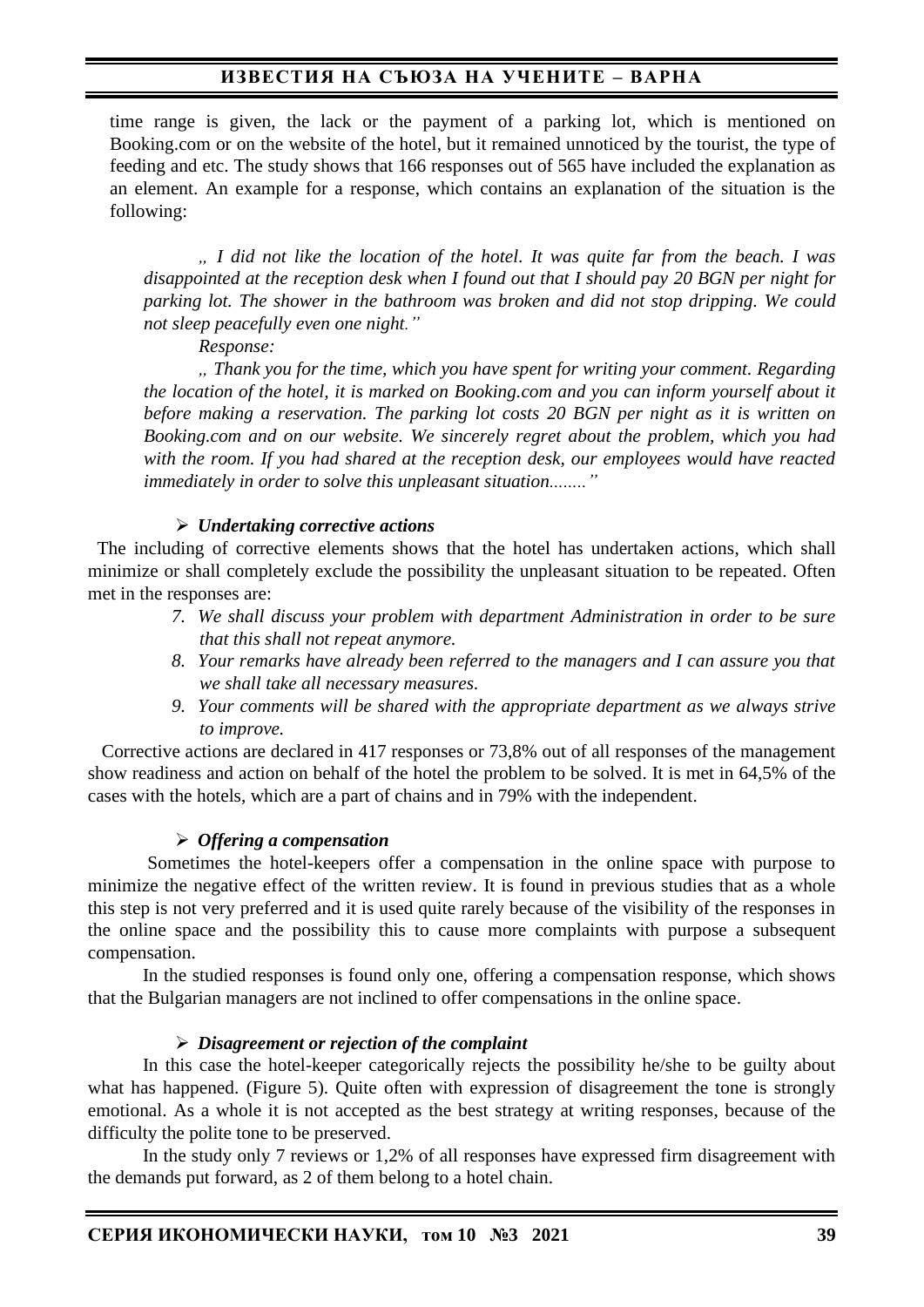

Figure 5. An example for rejection of the complaint

Note: The examples in the figure are taken from Booking.com and are a part of the study.

*"For a 4-star hotel as it is indicated in the characteristics of the hotel, there were neither slippers, nor a jug for hot water, glasses, the towels were very small in order to be used! The food was beneath criticism, little as quantity and limited as variety!"*

*Response by the hotel "Hello, Thank you about the comment! Regarding your remarks:* The slippers are not obligatory for the category.

- The jugs for hot water are also not obligatory for the category.
- *The towels are in different sizes, the largest is 70/140 in compliance with the requirements of the category. The beach towels are only bigger, but ….. hotel is a city hotel and such are not offered.*
- *The breakfast in two variants – at a buffet or a la cart, depending on the number of the people for breakfast.*
- *The breakfast at a buffet offers a variety of more than 20 types of food and drinks in unlimited quantity.*
- The breakfast a la cart, as per menu, without limitations in the choice of number of dishes and the *quantity.*
- *In conclusion: We find that all directed remarks are not true and they cannot concern the categorization of the hotel. The orders in this regard are clear. Please, if you have other more well-grounded reasons about your criticism, write us.*
- *Thank you once again about the comment!*
- *Best regards"*

#### ➢ *Invitation for a future visit*

The invitation for a repeated visit is a good indicator for the fact that each customer is important for the hotel, even the dissatisfied. It is usually put at the end of the review and it has a strongly softening effect.

*10. Looking forward to welcoming you again.*

- *11.It will be pleasure for us to meet you again and we expect to change your opinion about us.*
- *12. We shall be glad if you are our guest again and this time to justify your expectations.*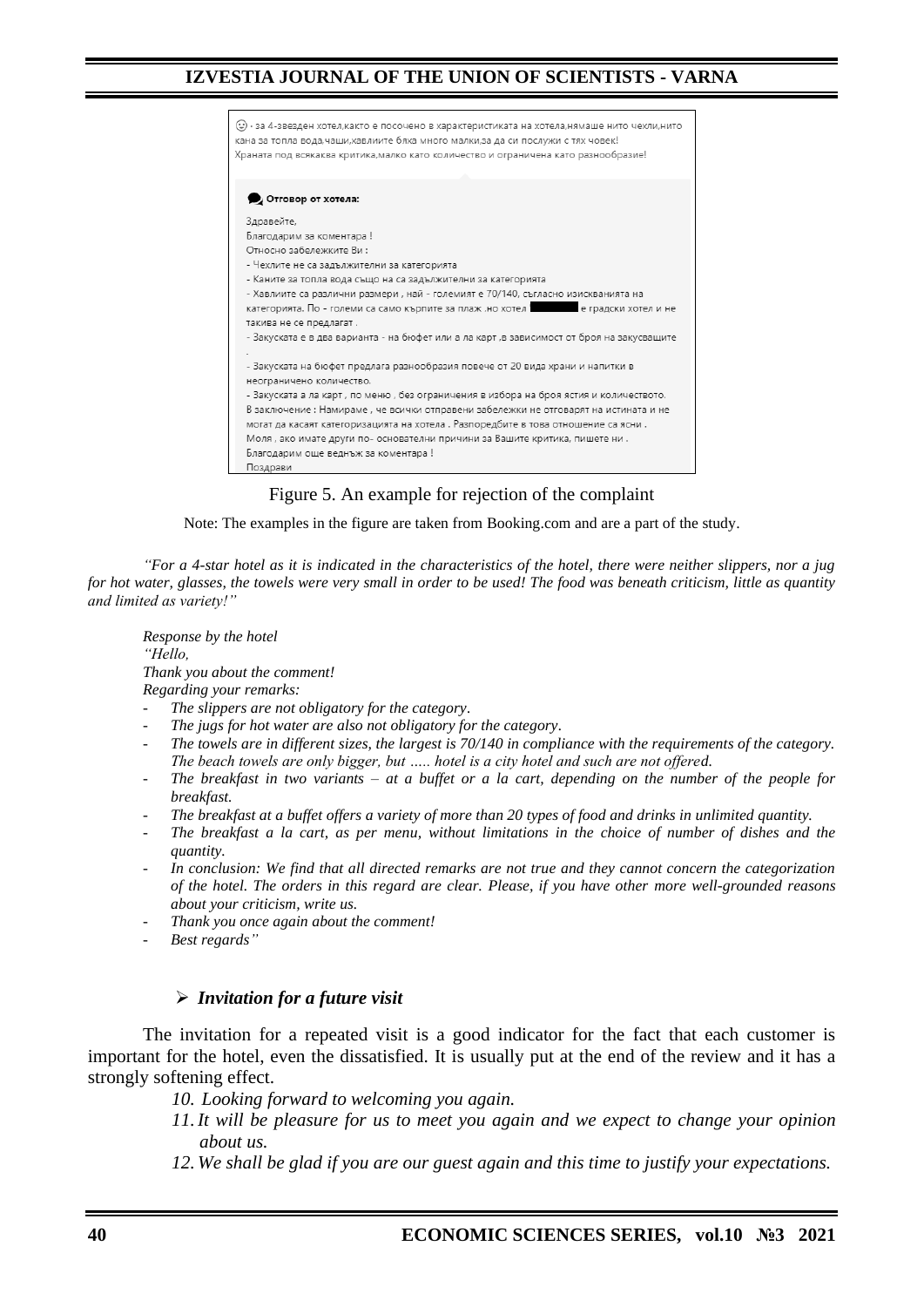442 responses or 78,2% contain an invitation for a new visit at the hotel. It is also strongly routinized as well as the expression of gratitude and the excuse. It is met in 73,4% of the cases with the chain hotels, and 80,9% with the independent.

### **3. Results and discussion**

The study carried out on the analysis of the manager responses shows that the three most frequently used elements are: expression of gratitude, invitation for a future visit and undertaking of corrective actions (Table 3). All the three elements can be easily stereotyped, subsequently routinized and their frequency of usage may be explained by this. It is interesting to be noted that the apology for sources of trouble is the fifth most frequently used element. Most scientific studies until this moment put it in the first three as per frequency of usage, but the current study lines it at a lower position. An explanation of the situation is present only in 29,4% of the responses, while the paraphrasing is in 57,3%. This is explained to a certain extent by the fact that the paraphrasing requires much less time and efforts on behalf of the manager, than the explanation of the situation. The low values of the last two elements in the table categorically show that the Bulgarian manager does not express disagreement and does not offer a compensation in the public space.

| <b>Elements</b>                               | <b>Responses, containing</b> | Percent of usage in the |
|-----------------------------------------------|------------------------------|-------------------------|
|                                               | this element                 | responses               |
|                                               |                              |                         |
| Expression of gratitude                       | 530                          | 93,8%                   |
| Invitation for a future visit                 | 442                          | 78,2%                   |
| Undertaking corrective actions                | 417                          | 73,8%                   |
| Paraphrasing                                  | 324                          | 57,3%                   |
| Apology for sources of trouble                | 318                          | 56,3%                   |
| Explanation of the situation                  | 166                          | 29,4%                   |
| Disagreement or rejection of the<br>complaint | 7                            | 1,2%                    |
| Offering a compensation                       | 1                            | 0,1%                    |

Table 3. Usage frequency of the main elements in the manager response.

Some similarities and differences are clearly outlined at the differentiation of the hotels in two groups, independent and such, which are a part of chains (Table 4). Both groups of hotels express gratitude in their responses, as well as they direct an invitation for a future visit. Paraphrasing is used equally frequently and with both type of hotels. Undertaking corrective actions is reported strongly with the independent hotels, while an explanation of the situation prefer to give the managers of hotels, which are a part of a chain. A significant difference is reported in the indicator , apology for sources of trouble". It is used only in 34% of the responses of the hotel chains, while it is 68,8% with the independent hotels. This shows to a certain extent the forming of a more different style in the manager responses of the two types of hotels. The managers of hotel chains are more inclined to give explanations for the situation, but not showing regret for the caused inconvenience. Their style can be determined as more formulative, less personalized and including in itself less expressive vocabulary.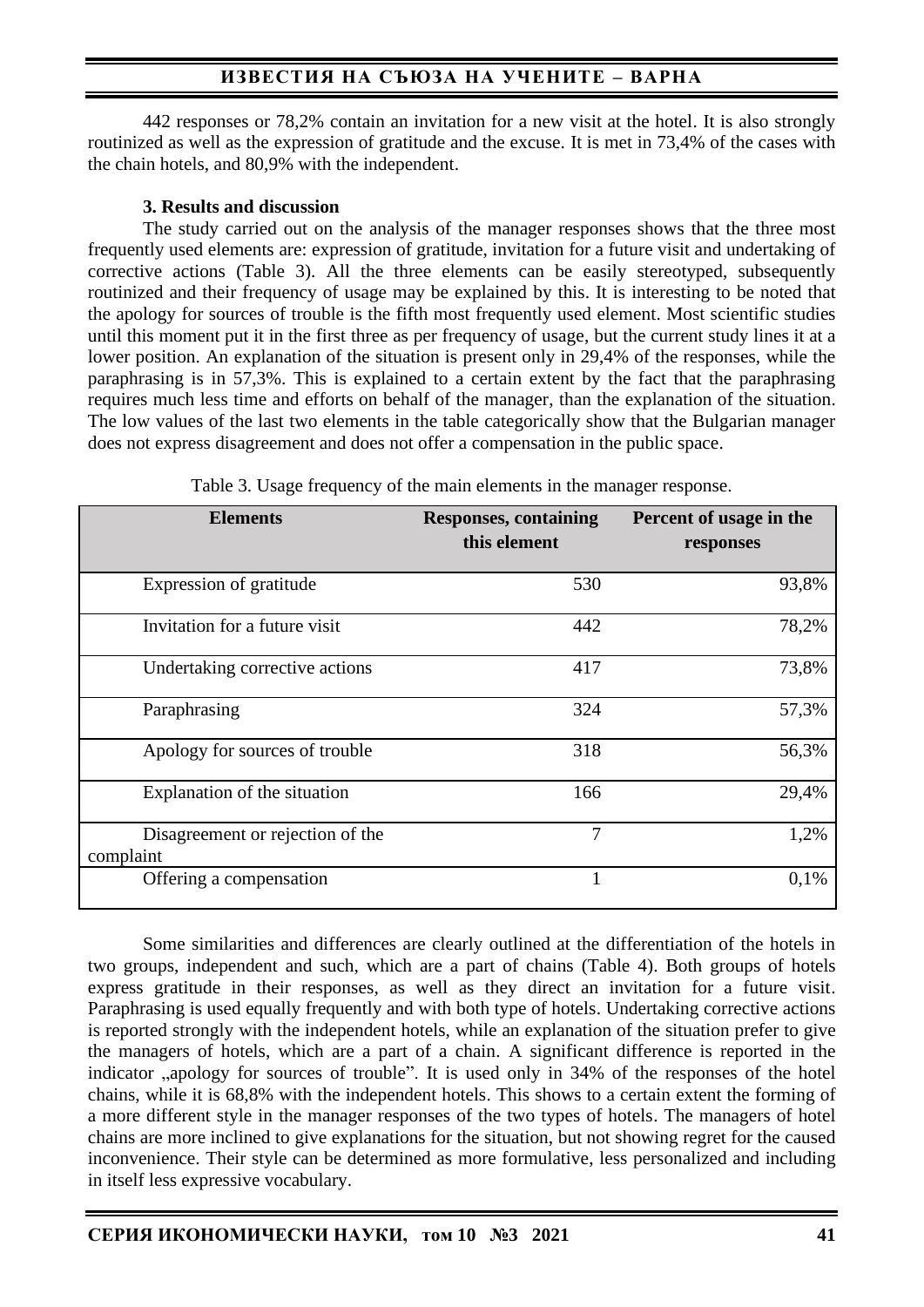| <b>Elements</b>                               | Hotels, a part of a chain | <b>Independent hotels</b> |
|-----------------------------------------------|---------------------------|---------------------------|
| Expression of gratitude                       | 88,2%                     | 97%                       |
| Invitation for a future visit                 | 73,4%                     | 80,9%                     |
| Undertaking corrective actions                | 64,5%                     | 79%                       |
| Paraphrasing                                  | 57,1%                     | 57,5%                     |
| Apology for sources of trouble                | 34%                       | 68,8%                     |
| Explanation of the situation                  | 43,3%                     | 21,5%                     |
| Disagreement or rejection of the<br>complaint | 0                         | 1,9%                      |
| Offering a compensation                       | 0                         | 0,3%                      |

Table 4. Usage frequency of the main elements in the responses of independent and hotels a part of chains.

#### **Conclusion**

The manager responses play a decisive role in the management of the online reputation. Nowadays they are one of the most effective marketing instruments. The publishing of timely, worthwhile responses increases the customer satisfaction, shows personalized attitude and care towards the customer and increases the sales of the hotel. The current study shows that the Bulgarian managers are still approaching this instrument timidly. Out of 4610 mixed and negative reviews, published on the platform of Booking.com for the period June-August 2021 only 687 of them have received a manager response, as almost every 7 is similar, not reporting the content of the review. It can be said with certainty that the hotels a part of chains are more active in this activity. The structural analysis of the content of the responses brought out the three most frequently used elements in the Bulgarian manager responses, and namely: expression of gratitude, invitation for a future visit and undertaking corrective actions. The study has its limitations, because it includes only the four-star hotels on the territory of Municipality of Varna. In order to be carried out a more thorough and accurate profile of the manager response it is well to be studied also the manager responses of hotels in a different than the studied category.

#### **References**

- 1. Ajanovic E. and Çizel B. (2015) What makes a successful hotel reputation management strategy: qualitative research on tripadvisor hotel reviews. *Conference: SITCON 2015 – competitiveness factors of tourism enterprises.*
- 2. Baka, V. (2016) The becoming of user-generated reviews: Looking at the past to understand the future of managing reputation in the travel sector. *Tourism Management* 53:148-162
- 3. Chevalier J.,Dover Y. and Mayzlin D. (2018) Channels of Impact: User Reviews When Quality Is Dynamic and Managers Respond. *Marketing Science* 37(5)
- 4. Crant, M. and Bateman, T. (1993) The Proactive Component of Organizational Behavior: A Measure and Correlates. *Journal of Organizational Behavior* 14(2):103 – 118
- 5. Ho, V. (2017a) Achieving service recovery through responding to negative online reviews. *Discour. Commun*. 11 (1), 31–50.
- 6. Ho, V. (2017b) Giving offense and making amends: how hotel management attempts to manage